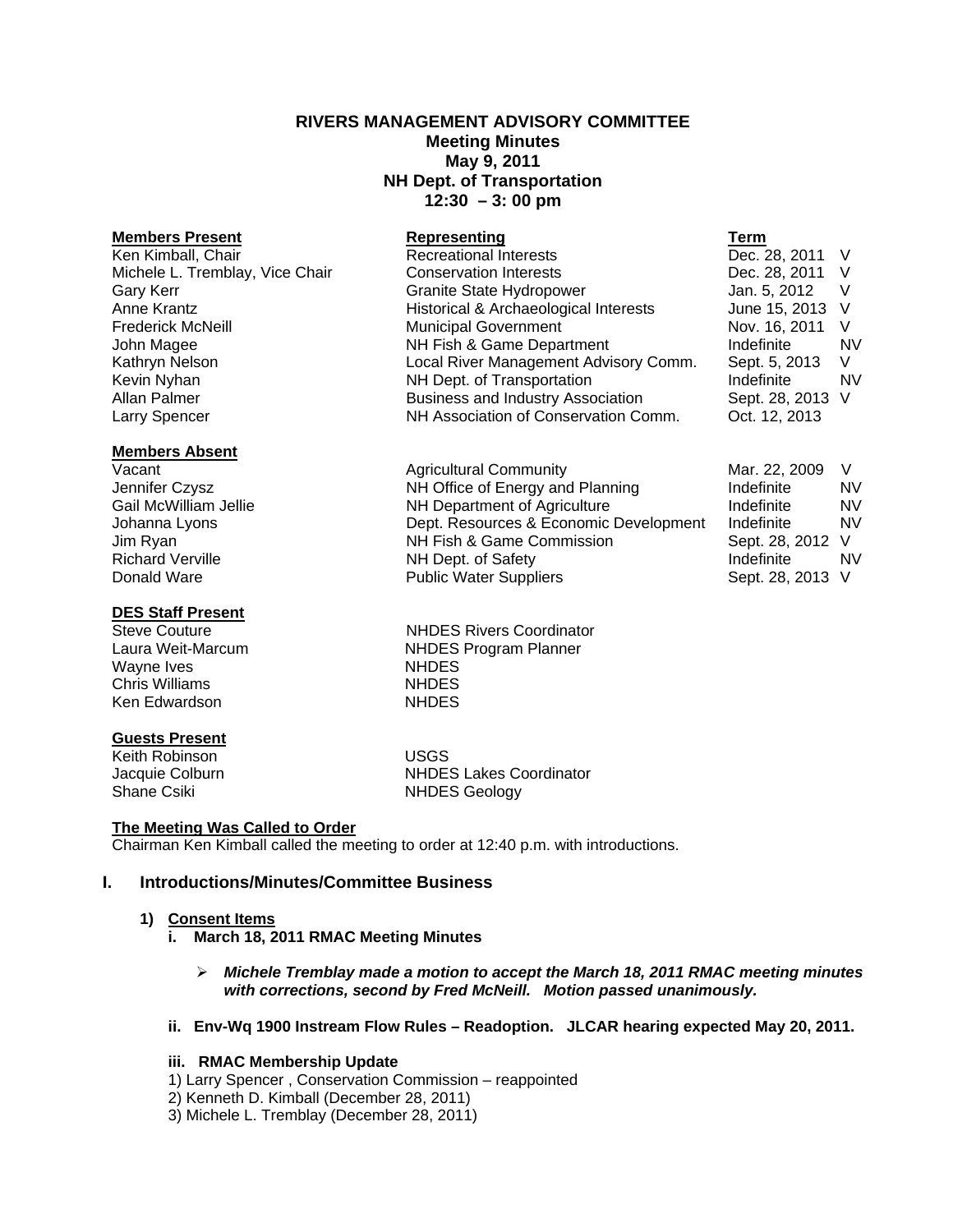## **iv. Surplus Land Reviews**

1) Categorical Exclusion – DOT 11-03 Plymouth, DOT 11-04 Piermont

## **II. River Policy and Management**

## **1) Dam removal sediment management guidance – Chris Williams**

\*\*See [http://xml2.des.state.nh.us/blogs/rmac/wp-content/uploads/2011/05/Barrier-Removal-Sediment-](http://xml2.des.state.nh.us/blogs/rmac/wp-content/uploads/2011/05/Barrier-Removal-Sediment-Management.9-May-2011-RMAC-Meeting-Presentation.pdf)[Management.9-May-2011-RMAC-Meeting-Presentation.pdf](http://xml2.des.state.nh.us/blogs/rmac/wp-content/uploads/2011/05/Barrier-Removal-Sediment-Management.9-May-2011-RMAC-Meeting-Presentation.pdf)

DES sediment quality document needs revision. Threshold limits are dated and need to be worked through. If material is not more contaminated than what is down stream it can be let go. Testing will be for impoundment and downstream. Sediment that exceeds background level needs to be taken out or conduct additional risk investigation.

Dredge/excavate portion of mobile sediment and allow remainder to naturally erode (via slow drawdown of impoundment)

The goal is to be able to give dam owners a guidance document to begin the process.

Questions:

- Could this be used for barrier replacement projects? Yes.

 - Is a national movement? Yes, and there is a federal committee that is addressing this. This is running inline with the federal plan.

- The methodology on the 14 dams – has it been a problem?

John Magee arrives at 1:16 p.m.

### **2) Waterbody Assessment Unit Identification – Ken Edwardson**

\*\*See<http://xml2.des.state.nh.us/blogs/rmac/wp-content/uploads/2011/05/What-defines-an-AUID.pdf>

### **3) Lamprey River Instream Flow Water Management Plan – Wayne Ives**

\*\*See<http://xml2.des.state.nh.us/blogs/rmac/wp-content/uploads/2011/05/20110509-RMAC-on-LWMP.pdf>

## **III. Legislation/Rulemaking/Other**

### **1) Legislation and Policy Subcommittee – Michele Tremblay, Vice Chair, RMAC and Chair of Policy and Legislation Subcommittee**

Michele Tremblay, Chair of Policy and Legislation Subcommittee thanked Gary, Kathryn and Allan for their work to get reach agreement within their diversities.

River designations:

Mascoma River designation is thru the House and Senate.

 Lamprey, Oyster, and Lower Exeter/Squamscott are through House. There are some changes in notification. They are going through Senate now.

SB 154 – CSPA – renaming it with large changes including refunding of fees and other changes will go through House as it went through Senate.'

There was discussion as to what to do as a committee as well as individuals regarding the cuts. LRMP and RRMP have 3 amazing staff Jacquie, Steve and Laura. There will no longer be work done on the Sustainability Initiative with Jenn gone. The budget has gone from \$544,000 down to \$200,000 - down to 1 individual. It will be a struggle to get the one staff from the legislature as the House does away with all. There were 8 hours of public hearing – 99% was on human needs.

Focus discussion on – what each can do from each committee. Ken noted work has been done with NH Lakes. There will now be over a billion dollar asset now with no management.

Steve thanked everyone for their work on this and their concern shown. He also appreciates the concern shown at this meeting. Senate finance will act on DES budget Friday at Executive session. Senator Forrester has asked for alternatives. Letters that have been written that go to the senate finance committee. What are